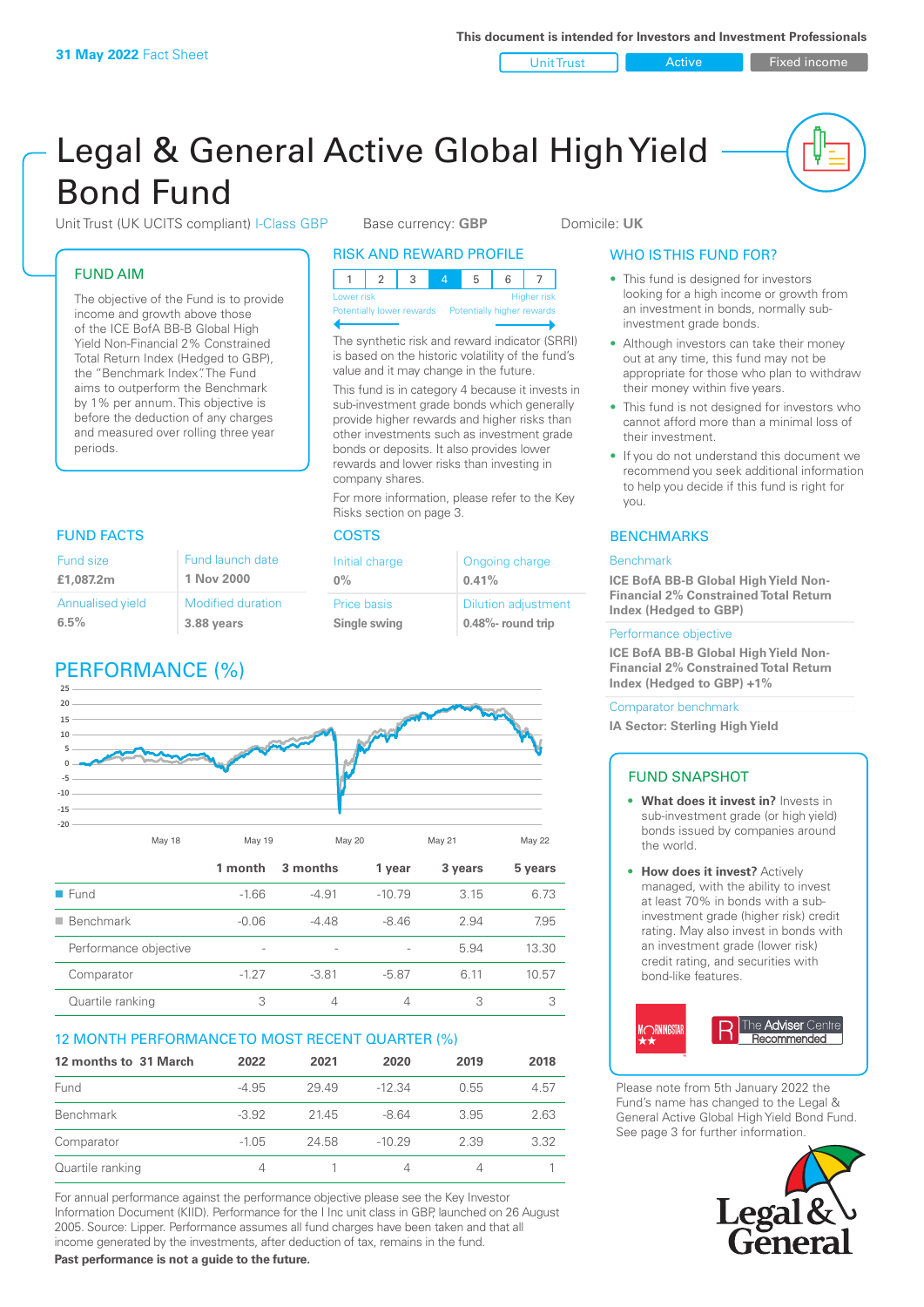### Legal & General Active Global High Yield Bond Fund

Unit Trust (UK UCITS compliant) I-Class GBP

### PORTFOLIO BREAKDOWN

All data source LGIM unless otherwise stated. Totals may not sum due to rounding.



This is the currency breakdown before allowing for any hedging the fund may use. We aim to hedge the portfolio 100% back to the base currency.

### CREDIT RATING (%)



Ratings based on the ICE BofAML rating methodology.

# YEARS TO MATURITY (%)

| $\Box$ 0 - 5 Years           | 61.3 |
|------------------------------|------|
| $\blacksquare$ 5 - 10 Years  | 34.7 |
| 10 - 15 Years                | 21   |
| 15 - 20 Years                | 02   |
| $\blacksquare$ 20 - 25 Years | 0 G  |
| 25 - 30 Years                | 0 4  |
| $\Box$ 30 +                  | 04   |
| ■ Other                      | 0 3  |
|                              |      |

Based on final maturity, however many high yield bonds have a callable feature and so could be redeemed at an earlier date.

### REGION (%)

| North America         | 71.2           |
|-----------------------|----------------|
| <b>Western Europe</b> | 13.3           |
| Latin America         | 5.3            |
| Asia / Pacific- EM    | 4.5            |
| MEA                   | 24             |
| Cash                  | 2 <sub>1</sub> |
| Eastern Europe        | 0.7            |
| Russia / CIS          | 0.5            |



### TOP 10 ISSUERS (%)

| Petroleos Mexicanos        | 21  |
|----------------------------|-----|
| Vici Properties Inc        | 14  |
| Carnival Corp              | 12  |
| <b>CSC Holdings Inc</b>    | 12  |
| Teva Pharm Finance Llc     | 11  |
| Gannett Co                 | 11  |
| La Financiere Atalian S.A. | 0.9 |
| Enguest Plc                | 09  |
| Foxtrot Escrow Issuer LLC  | 09  |
| <b>US Cellular Corp</b>    | -9  |
|                            |     |

### SECTOR (%)

| Energy / E&P             | 19.3 |
|--------------------------|------|
| Healthcare               | 7.2  |
| Homebuilders / materials | 6.8  |
| Leisure / Lodging        | 6.8  |
| Services                 | 6.6  |
| Media                    | 6.1  |
| Cable / Satellite TV     | 4.3  |
| Retailers                | 42   |
| Telecommunications       | 41   |
| Other                    | 34 7 |

### LGIM GLOBAL FIXED INCOME

Legal and General investment Management (LGIM) is one of Europe's largest asset managers and a major global investor, with assets under management of £1.1tn\*.

**Scale and experience** - Our Global Fixed Income team is responsible for over £172 billion\* of actively managed assets with over 80 professionals with an average of 15 years' industry experience bringing together a blend of expertise to the management of regional and global fixed income portfolios. As part of the wider Legal & General Group, and as one of the leading global bond investors in the industry, we believe that we have a unique insight into providing suitable investment solutions that meet our clients' wider needs.

**Macro-thematic approach** - Our investment process combines top-down fundamental macro analysis with bottom-up stock selection, focusing on identifying turning points and new themes that drive long-term performance. Our integrated approach has helped LGIM to successfully manage portfolios and deliver risk-adjusted performance across our range of active funds.

\*Source: LGIM internal data as at 30 June 2019. The AUM disclosed aggregates the assets managed by LGIM in the UK, LGIMA in the US and LGIM Asia in Hong Kong. The AUM includes the value of securities and derivatives positions.

### MARTIN REEVES



Martin Reeves is Head of Global High Yield. Prior to joining LGIM in 2011, Martin ran Credit Research at AllianceBernstein where he had worked since 1998. Prior to Alliance Bernstein Martin was Head of US High Yield Research at UBK Asset Management and a Chartered Accountant with Ernst & Young. Martin holds an MA in Economics from Cambridge University, St Catharine's College.